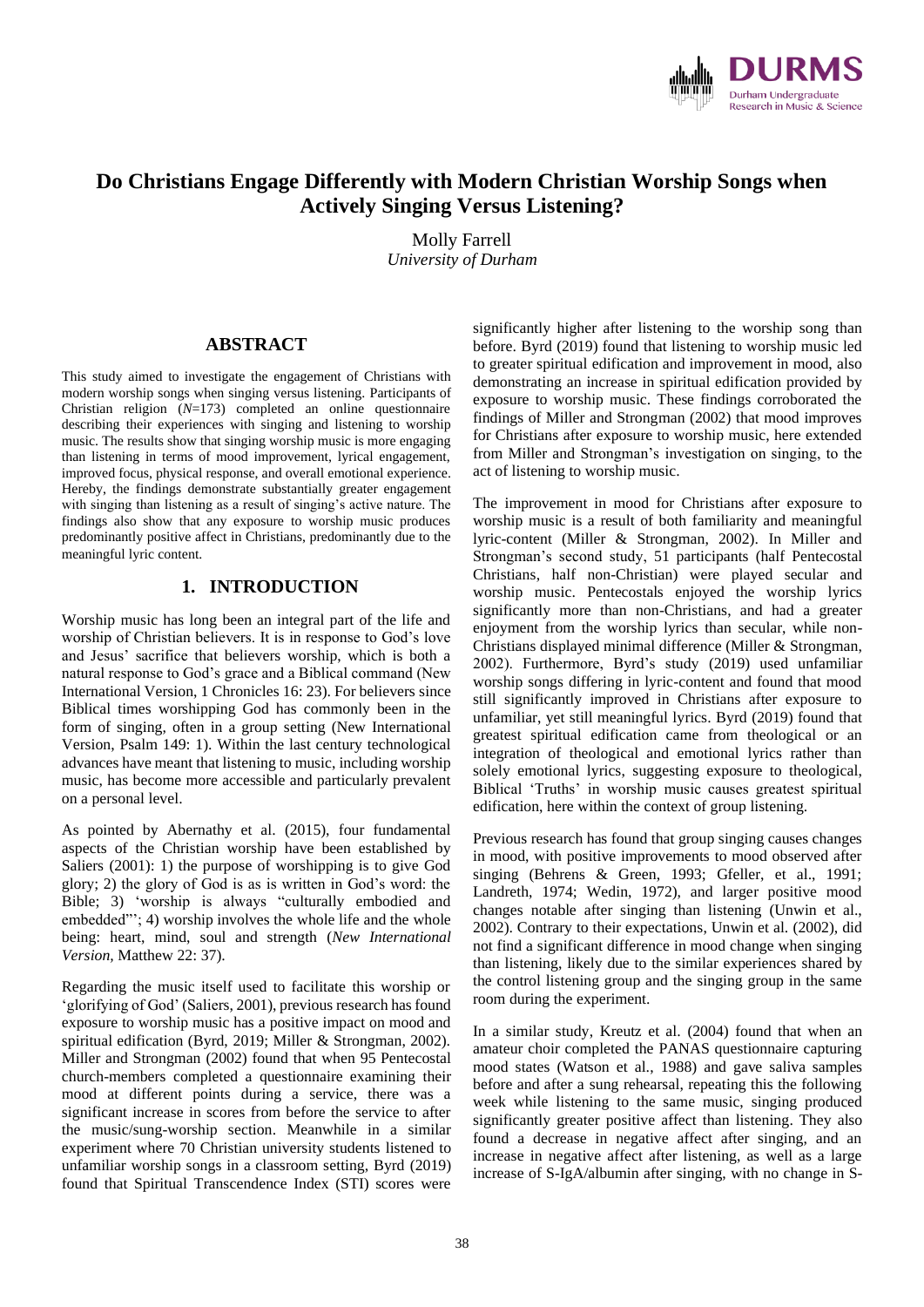IgA/albumin levels after listening. This demonstrates choir singing having a positive impact on emotions and immune functions, and a more substantial and more positive affect than listening (Kreutz et al., 2004). Kreutz's et al. (2004) study used classical music in a foreign language (Latin), potentially contributing to the negative-affect of listening. The present study seeks to address this using familiar music/language, whilst looking at the replicability of Kreutz's et al. (2004)

The present study aims to fill the gap in the past literature surrounding the overlap of the impact of exposure to worship music, and the differences between singing and listening. This study subsequently aims to investigate whether Christians engage differently with modern worship songs when actively singing versus listening. The main hypotheses of this investigation are that:

findings across genres, notably worship music.

- a. There would be a greater engagement with singing worship songs than listening, and that this would be a result of singing being more active than listening.
- b. Engagement with worship music, whether singing or listening would produce predominantly positive affect.

The first hypothesis follows the findings of Kreutz et al. (2004), showing that participants engage more when singing than listening, challenging Unwin et al. (2002) who found little difference between singing and listening. The current study hypothesises that singing, being more active than listening, would be the primary cause of this; active both physically and mentally/spiritually, as, in Christian worship, the words have deep meaning for believers.

The second hypothesis is based on the findings of Miller and Strongman (2006) and of Byrd (2019), who found respectively that singing and listening to worship music both produce predominantly positive affect.

This study is highly relevant at this point in time as sung worship is currently prohibited in Church buildings due to the Covid-19 pandemic. Worship can now only be listened to in Church. This study is the first to look at the impact of this upon engagement in Christian worship. Thus, it draws together research into the purpose of worship and the impact of singing vs. listening to music.

### **2. METHOD**

*Design.* This study consisted of an online questionnaire in which participants were asked a variety of questions describing their personal experiences with singing versus listening to worship music. This study uses mixed-methodology with a combination of quantitative, close-ended questions in which participants were asked to select one of two (or more) options that best described their views, and qualitative, short-answer follow-up questions employed to further explore participants reasons for their close-ended responses.

*Participants.* Participants in this study included 173 Christians aged 18-92 ( $M = 39.65$ ;  $SD = 21.0$ ). Of the participants 66.5% were female, 32.9% male, and 0.58% non-binary/third gender. All participants stated that they attend church on a regular basis, 91.3% of whom attend at least once a week. Participants were recruited through opportunity sampling, sharing of the questionnaire on social media platforms and distribution on a church's email list.

*Procedure and Materials.* Participants were asked twenty-nine questions using the online survey software Qualtrics. Participants were first asked some demographic questions surrounding age, gender, faith, and frequency of church attendance. Participants were then asked some warm-up questions: their favourite worship song and why, as well as what in their view is the purpose of worship music. Questions then focussed on how participants engage with singing verses listening to worship music, starting with the contexts and frequency in which participants sing and/or listen to worship music.

The following questions explored five key factors of engagement: mood change, lyrical importance, mindwandering, physical response and overall emotional engagement, using close-ended questions accompanied by short-answer follow-up questions. There was also a question investigating whether participants felt they engage differently with worship music than secular music and their perceived reasons for this. The questionnaire concluded by providing an opportunity for any final comments.

### **3. RESULTS**

*Overall Emotional Response.* The study found that 85.5% of participants had an overall greater emotional response to singing than listening to worship music (Figure 1). The primary reasons participants gave greater response to singing was the idea of *active* participation (23.7% out of 148 "singing" responses), followed by a feeling of greater *involvement* (14.2%), *lyric meaning* (13.5%) and singing's involvement of the *whole being* – heart, body, mind and spirit (12.8%) in the act of singing worship to God. Meanwhile for the 14.5% who preferred listening, the primary reason given was *lyrical reflection* (44.0% of the 25 "listening" responses), followed by not being distracted by the act of singing (28%).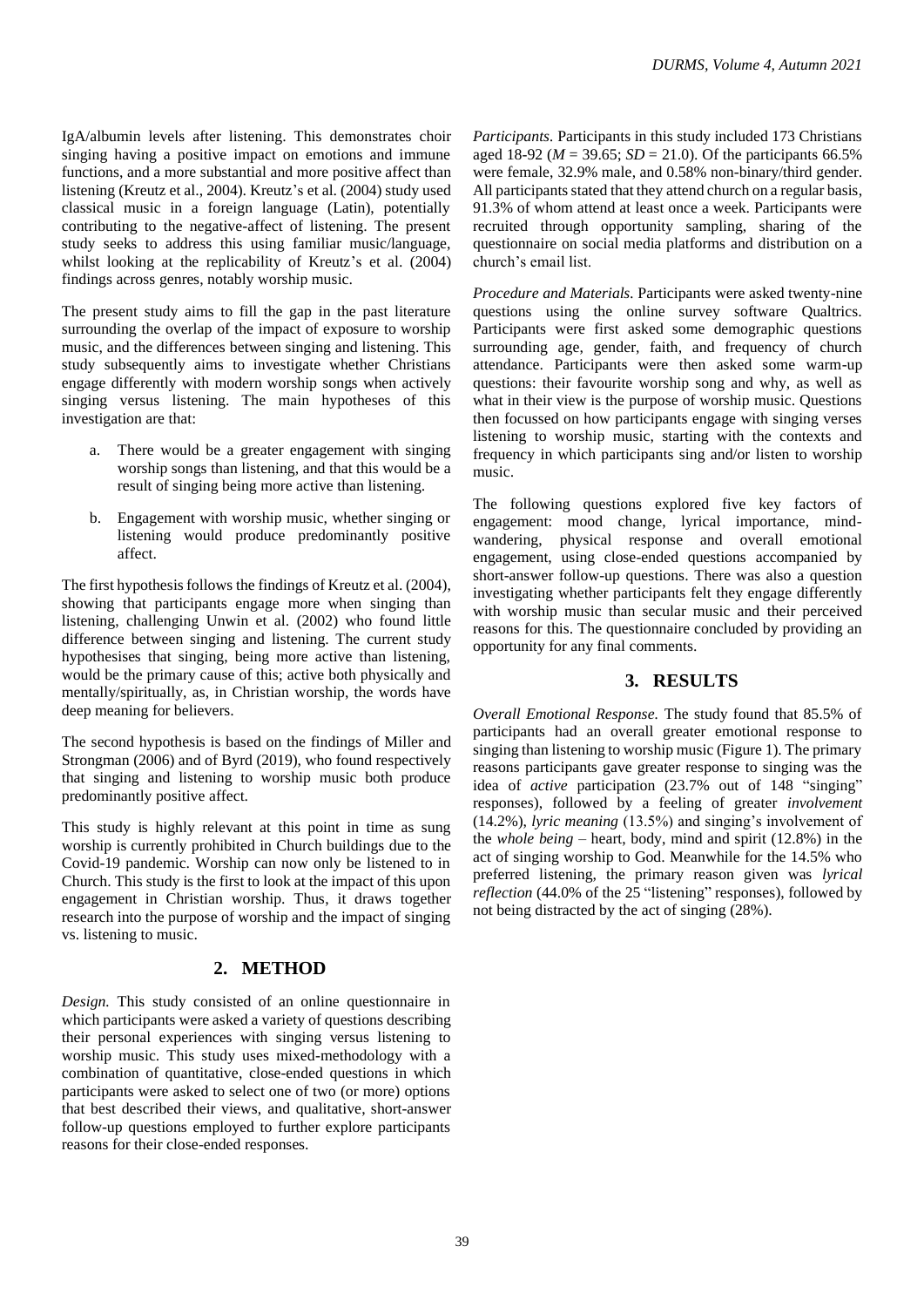

Figure 1. Overall stronger emotional response to singing or listening to worship music

*Mood.* Regarding mood, 85% of participants said their mood typically changes after singing worship songs while 75.5% said their mood changes after listening. A chi-squared test showed an association between singing/listening to worship music and changes in mood ( $\chi^2$  = 61.17, *P* < 0.00001). The most common affects used by participants to describe how their mood changes were, for both singing (S) and listening (L): uplifted (S: 52.8%, L: 36.6%), joyful (S: 30.1%, L: 12.4%), and peaceful (S: 28.2%, L: 32.7%), all of these notably being positive affects. Other themes included: positive, feeling closer to God, focussed on God, hopeful, thankful, reflective, and less stressed.

*Lyrical-Engagement.* When asked about the importance of engaging with the lyrics when singing and listening, the most common response for singing for 43.9% of the participants, was that it was 'extremely important', and another 41.0% of the participants said lyrical engagement when singing was 'very important'. Whereas for listening, lyrical engagement was viewed as slightly less important with the majority, 45.7% of the participants, stating that lyrics are 'very important', while 23.7% saw it as only 'moderately important' and 22.5% as 'extremely important'. Meanwhile 63.6% stated they focus more on the lyrics when singing, 9.3% focus more on lyrics when listening and 27.2% focus on them the same doing both.

*Mind-Wandering.* When asked how likely participants felt it is for their minds to wander when interacting with worship music, on a scale of 1 to 5 (1 being "never", 5 "always"), the mean response for singing was 2.34, and the standard deviation 0.93; while listening exhibited greater tendency for mind-wandering,  $M = 3.36$ ,  $SD = 0.95$ . A paired *t*-test showed a significant difference between the mean values for singing and listening  $(T(172)=3.69, P<0.05).$ 

*Physical Response.* In terms of physical responses to worship music when singing and listening, as demonstrated by the chart below (Figure 2), participants reported notably higher likelihood of physical engagement when singing, than when listening. A chi-squared test showed an association between singing/listening and physical response ( $\chi^2 = 53.8$ , *P* < 0.00001).



Figure 2. Frequency participants pertain to a physical response when singing or listening to worship music

Of those who responded to the follow-up question asking to describe these physical responses (125 participants for "singing", 138 participants for "listening") the most common responses are displayed in Table 1, with hand/arm raising being the greatest physical movement for both interactions.

Table 1. The Most Common Physical Actions in Response to Singing and Listening to Worship Music

| <b>Physical Movement</b> | Singing $(\% )$ | Listening $(\%)^*$ |
|--------------------------|-----------------|--------------------|
| Hand/Arm Raising         | 61.6            | 38.4               |
| Sway                     | 44.8            | 24.6               |
| Dance                    | 16.8            | 18.1               |
| Kneel/Bow                | 15.2            | 10.2               |
| Other Hand Movements     | 11.2            | 10.9               |
|                          |                 |                    |

*Contexts for singing/listening.* The mean time reported spent singing worship music in a typical week was 1.70 hours (*SD* = 1.40); while the mean time spent listening was 2.39 hours per week  $(SD = 1.84)$ . The main contexts for singing versus listening to worship music are displayed in Table 2, with both singing and listening principally occurring in Church, while singing is next most commonly done during everyday activities, and listening when working.

Table 2. The Most Common Contexts for Engaging (Singing and Listening) with Worship Music

| Context for worship                  | Singing $(\%)$ | Listening $(\%)$ |
|--------------------------------------|----------------|------------------|
| Church                               | 98.8           | 85.6             |
| Individual worship                   | 56.7           | 65.9             |
| Everyday activities (i.e. housework) | 67.6           | 63.6             |
| Working                              | $\bf{0}$       | 74               |
| Travelling                           | 6.9            | 61.9             |
| Exercising                           | 2.3            | 27.8             |

*Purposes for Worship.* The primary purposes reported by participants for reasons they worship are reported in Table 3.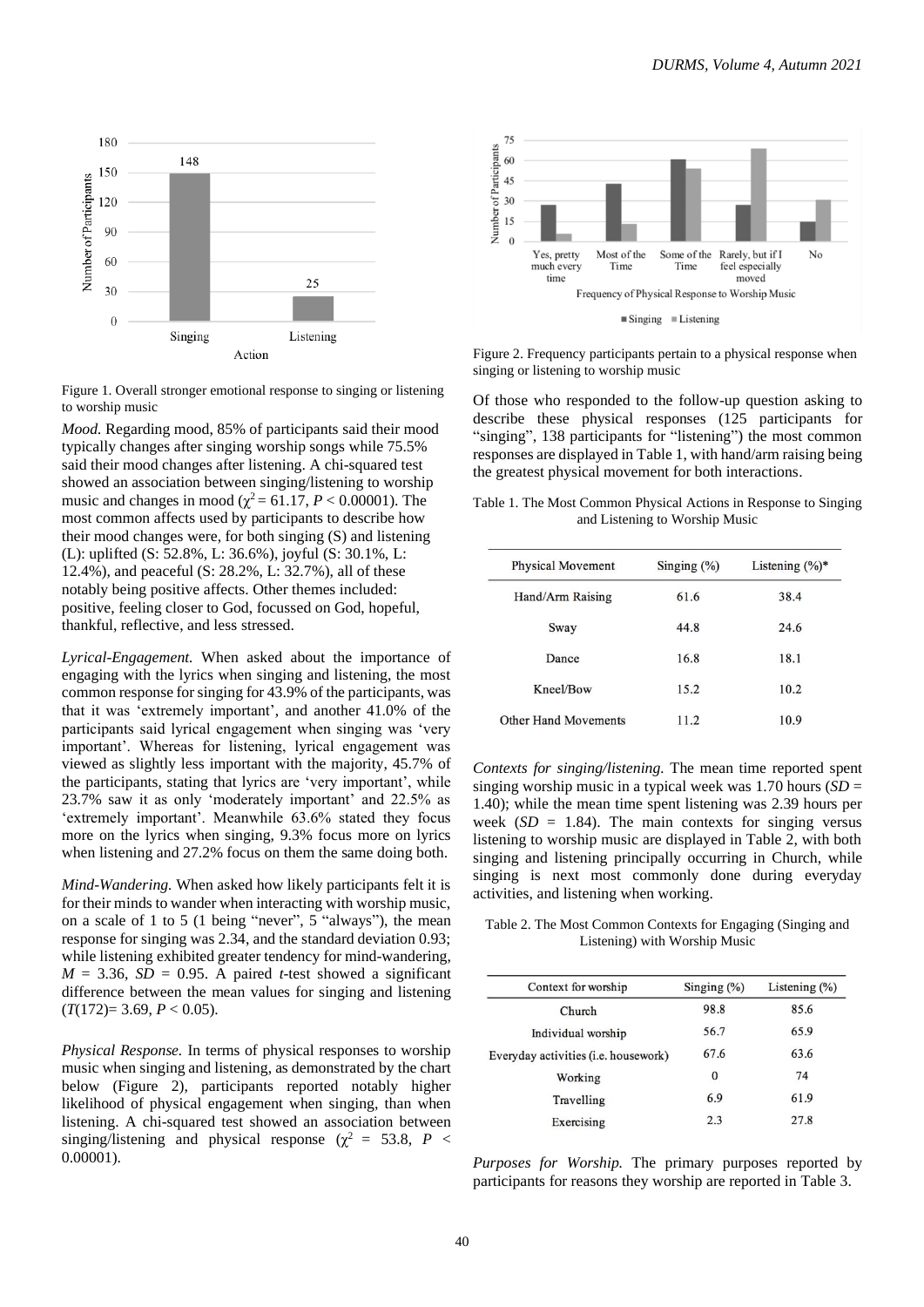Table 3. The Most Common Purposes for Worship

| Purpose for Worship                   | Percentage of participants'<br>responses $(\% )$ |
|---------------------------------------|--------------------------------------------------|
| Glorify and Worship God               | 44.51                                            |
| Intimacy with God                     | 39.88                                            |
| Praise God for who He is/His acts     | 28.90                                            |
| Encourage one another (Collective)    | 26.59                                            |
| Declare Truth                         | 16.76                                            |
| Spurred on/reminded of God's goodness | 16.18                                            |
| Uplifted/delighting in Christ         | 15.61                                            |
| Fix eyes on God                       | 11.56                                            |
| Feel Holy Spirit's Presence           | 9.82                                             |
| Biblical command/Obedience            | 8.09                                             |
| Emotions                              | 8.09                                             |

*Worship vs. Secular Music.* In terms of worship music versus secular music, 90.17% of the participants said that they engage differently with worship music than with secular music. Of these the primary reasons specified are demonstrated in Table 4.

Table 4. The Most Common Reasons for Engaging with Worship Music than Secular Music

| Reason for different engagement with worship music               | Percentage of<br>participants'<br>responses $(\% )$ |
|------------------------------------------------------------------|-----------------------------------------------------|
| Worship words are meaningful eternal truths                      | 55.77                                               |
| Worship is Spiritually deeper about relationship with God        | 24.36                                               |
| Secular words are irrelevant/meaningless                         | 17.95                                               |
| Worship lyrics are relevant and relatable                        | 11.54                                               |
| Secular songs more about other factors e.g. music, not the words | 8.97                                                |
| Worship is singing to/about God                                  | 8.33                                                |
| Worship is more personal                                         | 7.05                                                |

# **4. DISCUSSION**

The results of this study support hypothesis a, that there would be greater engagement when singing worship songs than listening. In all the five key factors of engagement investigated, results demonstrated greater engagement with singing than with listening. This was most evident in the results of the final overall emotional engagement question, in which 85.5% of participants said they had a greater emotional response with singing than listening, due to singing's active, participatory nature. The results of the physical response questions further this idea of singing being more active. There were notably higher levels of physical response reported for singing than listening, both overall and within the specified physical movements, where in all primary movements but dancing a

greater percentage of participants listed each movement for singing than listening, e.g. hand/arm raising 61.6% for singing and 38.4% for listening.

The more active nature of singing can also pertain to the contexts of worship where listening tends to be more passive. Significantly more participants stated they listened to music in contexts where the music is not the primary focus than singing. For example, 74% of the participants listened to worship music when working while zero participants reported that they sang and worked, and when travelling 61.9% of the participants listened and only 6.9% reported singing, with all but one (everyday activities) of the main singing contexts being where singing is the primary focus. This increased focus on worship music when singing is reflected by the mind-wandering results which demonstrate a significantly greater likelihood of mindwandering when listening than singing. This tendency to focus less when listening is also demonstrated by how only 9.3% of the participants said they focus more on the lyrics when listening than singing, while the remaining 90.7% focus more on lyrics when singing or both the same.

It is notable that this study found such evident differences in engagement when singing than listening compared with Unwin et al. (2002), who found little difference in impact on mood change between them. This is likely because this study investigated five key aspects of engagement whereas Unwin et al. (2002) focussed on mood change only. Interestingly, of the five key aspects, mood change exhibited the smallest difference between singing and listening where 85% of the participants reported a change in mood when singing worship music and 75.5% when listening, both demonstrating exposure to worship music significantly impacting mood similarly to Unwin et al. (2002).

Byrd (2019)'s findings likewise demonstrated an improvement in mood and spiritual edification after listening to worship music, which is corroborated by the results of this study. Unlike the findings of Kreutz et al. (2004) this study found that despite a lower level of engagement when listening than singing, participants still responded exceedingly positively when listening to worship music, as demonstrated by the primary reasons for changes in mood after listening (as well as singing) to worship music being positive affects: uplifted, joyful, and peaceful. The reason for this difference to Kreutz et al. (2004) is likely a result of the genre differences. Biblical 'Truth' underpins most worship music, meaning most worship songs are relevant and meaningful to Christians, unlike classical music where lyrical content is variable in relevance to participants, and which in Kreutz et al. (2004) was in a foreign language ('Mozart's Requiem' in Latin). Additionally, as demonstrated by the findings of this study aligning with Saliers' assertion (2001), stating that the primary purpose of worship music for Christians is not for their own enjoyment but to 'glorify and worship God', unlike the purpose of a choir rehearsal which is 'to practice singing' (Kreutz et al., 2004) and is therefore more dependent on the perceived success and enjoyment of the rehearsal by the individual rather than for the enjoyment of God in worship music.